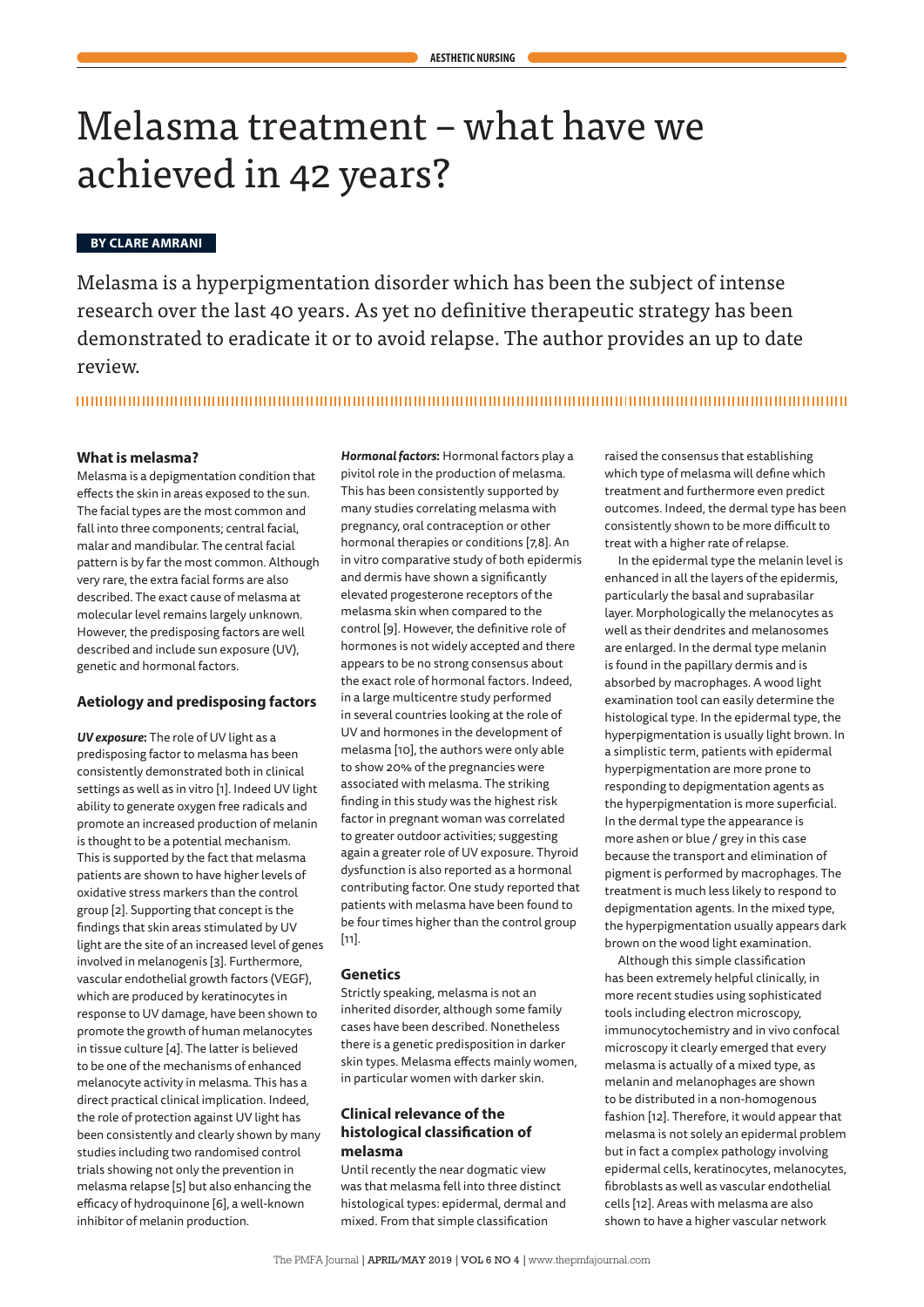[12]. This concept is opening new research avenues with potential clinical implications.

#### **Therapeutic strategies**

There are four basic principles of managing melasma: photoprotection, topical, oral or interventional.

#### *Photoprotection*

UV exposure is one of the main aetiological factors. Therefore, year round UV protection should be the absolute adjuvant to any other treatment. It is well documented that in the absence of sun exposure protection, systematic recurrence and relapse of melasma is systematic. The biochemical rationale in this crucial role of UV exposure has been summarised above (UV exposure).

#### *Topical*

*Hydroquinone (HQ ):* The currently available pharmacological therapies are based on the inhibition of the pivitol enzyme tyrosinase, which is the key enzyme in melanin production (Figure 1). Although different drugs have been used for more than four decades no definitive guidelines have been established to treat melasma. Although short-term results can be excellent, longterm can be frustrating as melasma has a tendency for relapse / reoccurrence. HQ is the most frequently used topical agent. It is a phenolic agent that inhibits tyrosinase enzyme responsible for the transformation of dopa to melanin (Figure 1). It is also believed that HQ reduces the melanocyte production. It could also act on the degradation of melanocytes and



Figure 1: Melanin production. Crucial role of tyrosinase inhibitors.

negatively influence the DNA and RNA synthesis inside the melanocytes [13]. The efficacy of HQ is directly proportional to the concentration. The currently accepted concentration in the UK is 4%. There is a consensus that above 4% the irritant properties become detrimental.

*Retinoid:* Retinoid reduces the melanin production through several pathways: firstly, it inhibits the transcription of tyrosinase. Secondly, when used in combination with HQ it reduces the oxidation of HQ, thereby improving or enhancing epidermal penetration. Several studies have supported the efficacy of retinoid in reducing, both subjectively and objectively, melasma pigmentation [14,15].

*Corticosteroids:* Although corticosteroids are known to reduce pigmentation through non selective pathways on the melanin production, and also known to have antiinflammatory properties, they are not currently considered as a depigmenting drug as a monotherapy. There is an obvious concern regarding the well-known longterm side-effects on the skin including acne and telangiectasia [16,17]. The main interest of steroids is their role as an adjacent in combination therapies.

*Azelaic acid:* Azelaic acid is a tyrosinase inhibitor. It has the ability to destroy the abnormal melanocytes and reduce their proliferation.

*Kojic Acid:* Kojic acid is a fungal metabolite with a dual action as a tyrosinase inhibitor as well as a potent antioxidant. As a monotherapy it is much less effective than HQ. However, it has been shown to have a benefit as a dual therapy [15].

#### *Combination therapies*

The rationale of combination therapy is to improve the efficacy of a single agent but also to minimise the side-effects. Retinoid reduces the oxidation of HQ, thereby improving the penetration and leading to a lower concentration requirement. Steroids can significantly reduce the cutaneous irritant side-effects of other drugs. The original Klingmans formula described in 1975 includes HQ 5%, retinoid 0.1%, dexamethasone 0.1%. This initial formula has been altered by removing / adding or changing one or more of its components to suit individual skin requirements. The most common changes relate to the steroid component and the dosage. The concentration of retinoid and HQ has been reduced in more recent formulas. Combination therapies have been consistently shown to work quicker

and more effectively than monotherapies because of thesynergistic effect [18,19].

#### *Oral medications*

The most commonly used oral compound is tranexamic acid (TXA). TXA is a synthetic compound of the amino acid lysine. It is a well-known agent in the field of surgery where it is used to treat coagulopathy. It has the ability to bind to the lysine binding site of the plasminogen protein hence it inhibits the plasminogen activator which ultimately inhibits the plasminogen to plasmin transformation. Plasminogen can also be found in the keratinocytes, as well as the basal epidermal cells. UV has the ability to stimulate the keratinocytes / plasminogen system. This results in the production of prostaglandin and Leukotrienes. These two compounds are known to stimulate the production of melanin. It is the TXA ability to bind to plasminogen that will inhibit the melanogenesis.

Another mechanism of TXA may involve the inhibition of vascular endothelium growth factors and endothelin 1 which are known to increase the vascular network [20]. This is important in light of the new concept regarding the histological classification described above [12]. Although TXA has the ability to act on both melanogenis as well as the surrounding cells, it is not devoid from complications [21].

The efficacy of TXA and melasma has been widely studied. In two randomised controlled trials, TXA in combination with topical retinoid, topical HQ and steroids displayed a quicker response with longevity compared to the control group [22,23].

#### *Interventional procedures*

Interventional therapies described to treat melasma include laser therapy for pigmentation and for reducing the vascular network, chemical peels, microdermabrasion and microneedling. These procedures are usually associated with other therapeutic modalities such as topical therapies. Most studies support an additional beneficial effect when combined with topical therapies. Laser therapy for melasma remains challenging, particularly in patients with darker skin types. In this particular group, which is known to be at a higher risk of melasma, laser therapy can generate side-effects. Indeed, the darker skin has larger and nonaggregated melanosomes [24]. This higher concentration of melanin has the ability to absorb laser energy more diffusely and therefore trigger thermal lesions within the adjacent tissues. This can result in side-effects such as post inflammatory pigmentation and / or scarring. In addition,